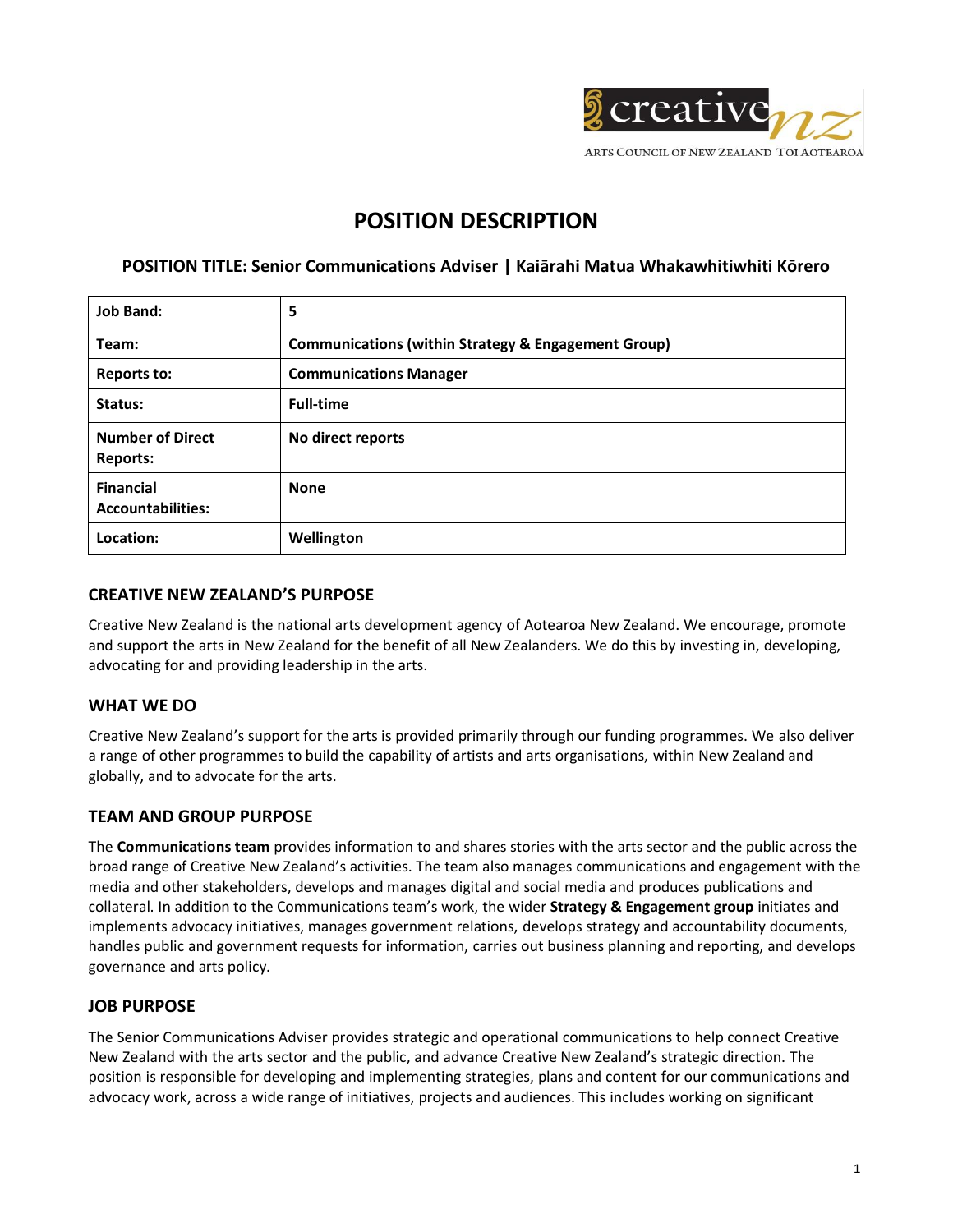Creative New Zealand projects and investments and telling the stories of our country's talented artists and wider arts community.

The person in this role will develop strategic and tactical communications, assess and act on risk and opportunity, as well as work with, and gain the confidence of, senior stakeholders within our organisation and the wider arts sector. They will ensure that our information is authentic, accessible, accurate and well presented for the diverse communities we engage with – using channels and platforms relevant to these communities.

As required, they may act as the communications lead in the absence of the Communications Manager.

| <b>KEY RESULT AREAS</b>                                         | <b>CRITICAL TASKS</b>                                                                                                                                                                                                                                                                                                                                                                                                                                                                                                                                                                                                                                                                                                 | PERFORMANCE INDICATORS                                                                                                                                                                                    |
|-----------------------------------------------------------------|-----------------------------------------------------------------------------------------------------------------------------------------------------------------------------------------------------------------------------------------------------------------------------------------------------------------------------------------------------------------------------------------------------------------------------------------------------------------------------------------------------------------------------------------------------------------------------------------------------------------------------------------------------------------------------------------------------------------------|-----------------------------------------------------------------------------------------------------------------------------------------------------------------------------------------------------------|
| <b>Communications</b><br>strategy, advice and<br>implementation | In consultation with the Communications<br>Manager, develop, implement and<br>maintain communications/advocacy<br>strategies and plans.<br>Develop and distribute communications<br>about the value of the arts to New Zealand,<br>and about Creative New Zealand initiatives<br>in support of the arts, through a variety of<br>partnerships and communication channels<br>- including social media.<br>Provide operational communications advice<br>and support to the Communications<br>Manager and wider Communications team.<br>Connect Creative New Zealand staff to the<br>breadth and depth of the work of the<br>organisation, keeping them updated on<br>external and internal projects and<br>initiatives. | Comprehensive and effective<br>communications strategies are developed<br>for a range of programmes and initiatives,<br>aligned with Creative New Zealand's<br>strategic priorities.                      |
|                                                                 |                                                                                                                                                                                                                                                                                                                                                                                                                                                                                                                                                                                                                                                                                                                       | Communications strategies are developed<br>in liaison with staff and senior managers<br>to ensure their understanding of, and<br>engagement with, the strategy.<br>Advice is based on situation analysis, |
|                                                                 |                                                                                                                                                                                                                                                                                                                                                                                                                                                                                                                                                                                                                                                                                                                       | applying expert knowledge and<br>experience.                                                                                                                                                              |
|                                                                 |                                                                                                                                                                                                                                                                                                                                                                                                                                                                                                                                                                                                                                                                                                                       | Changes in the external environment are<br>identified and suitable strategies<br>developed.                                                                                                               |
|                                                                 |                                                                                                                                                                                                                                                                                                                                                                                                                                                                                                                                                                                                                                                                                                                       | Communications with external and<br>internal stakeholders is of the highest<br>standard, based on clear understanding of<br>stakeholder needs and appropriate<br>messages.                                |
|                                                                 |                                                                                                                                                                                                                                                                                                                                                                                                                                                                                                                                                                                                                                                                                                                       | Advice is proactive, relevant and<br>appropriate to the situation.                                                                                                                                        |
| <b>Communications</b><br>material and<br>platforms              | Develop clear, well-written<br>communications material appropriate to<br>target audiences on relevant platforms.<br>Research, write and edit a range of                                                                                                                                                                                                                                                                                                                                                                                                                                                                                                                                                               | All communications materials developed<br>are of a high standard, accurate, timely<br>and appropriately targeted to the<br>audience being addressed.                                                      |
|                                                                 | materials to support communication and<br>advocacy strategies - including feature-<br>style stories and news items, media<br>releases, speeches, information packs,<br>presentations, advertising copy, scripts and<br>social media posts.<br>Edit and proof communications material<br>developed by other members of the<br>Communications team for clarity and                                                                                                                                                                                                                                                                                                                                                      | Proactive assistance is provided to other<br>Creative New Zealand teams and cross-<br>team projects/initiatives.                                                                                          |
|                                                                 |                                                                                                                                                                                                                                                                                                                                                                                                                                                                                                                                                                                                                                                                                                                       | Communication services are provided to<br>the quality required and within the<br>agreed timeframes.                                                                                                       |
|                                                                 |                                                                                                                                                                                                                                                                                                                                                                                                                                                                                                                                                                                                                                                                                                                       | Social media and other digital platforms<br>are used effectively to implement<br>communications plans.                                                                                                    |
|                                                                 | accuracy.<br>Work with fellow Communications staff to                                                                                                                                                                                                                                                                                                                                                                                                                                                                                                                                                                                                                                                                 | Innovative and creative approaches are<br>taken to communicate with our diverse                                                                                                                           |

# **ACCOUNTABILITIES**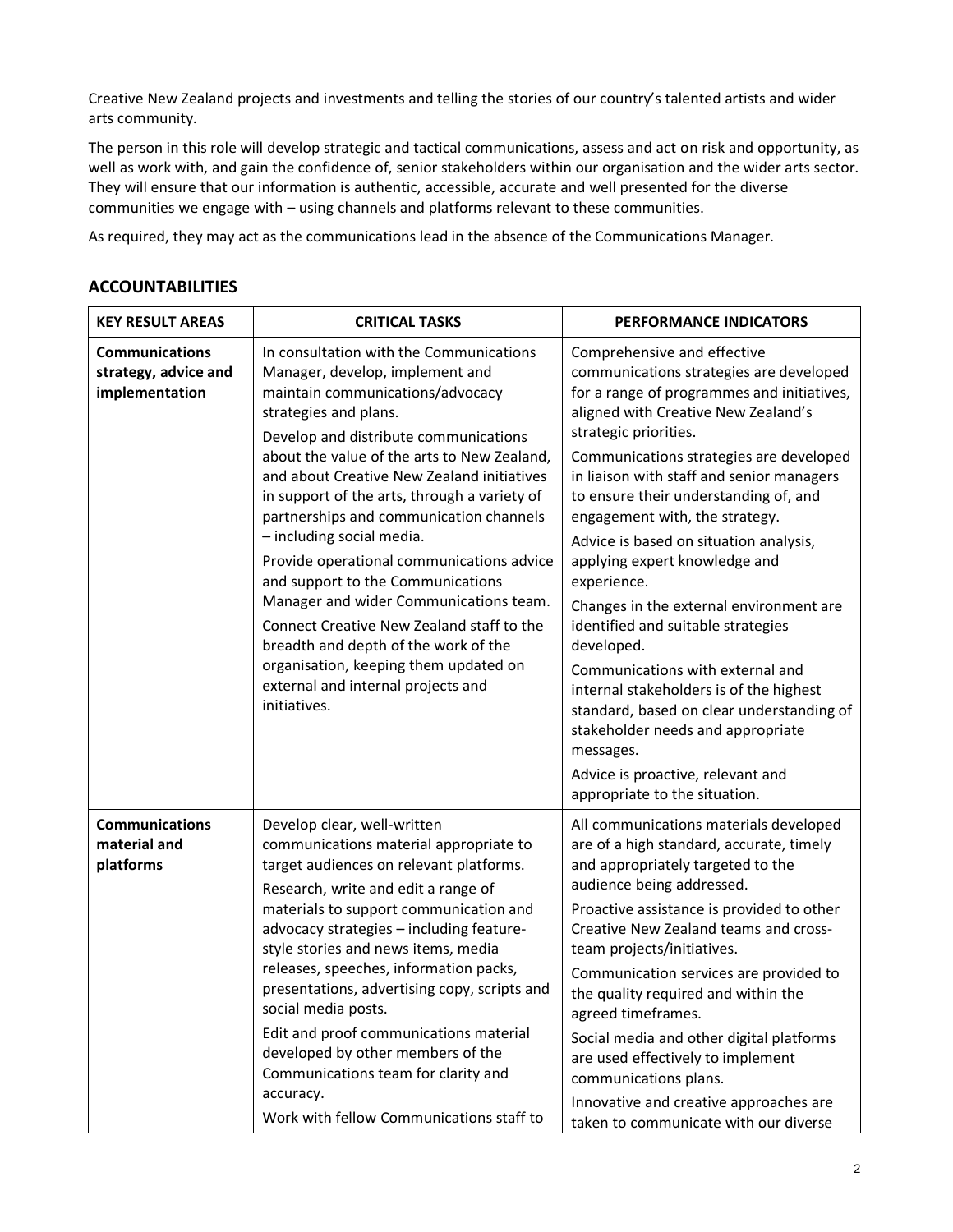| <b>KEY RESULT AREAS</b>                                                                                                                                          | <b>CRITICAL TASKS</b>                                                                                                              | PERFORMANCE INDICATORS                                                                                                                                                                                                                  |
|------------------------------------------------------------------------------------------------------------------------------------------------------------------|------------------------------------------------------------------------------------------------------------------------------------|-----------------------------------------------------------------------------------------------------------------------------------------------------------------------------------------------------------------------------------------|
| develop and upload content to Creative<br>New Zealand's website, social media<br>channels, intranet and other digital<br>platforms.                              | audiences.<br>Visual storytelling is effectively used when<br>appropriate.                                                         |                                                                                                                                                                                                                                         |
|                                                                                                                                                                  | Source, create and post content on Creative<br>New Zealand's social media channels.                                                |                                                                                                                                                                                                                                         |
|                                                                                                                                                                  | Create opportunities to share/promote<br>information in a visual way for digital<br>platforms, such as video and photo<br>content. |                                                                                                                                                                                                                                         |
| <b>Media relations</b>                                                                                                                                           | Establish and maintain a strong network of<br>media contacts.                                                                      | Media relationships are developed and<br>maintained to support and promote                                                                                                                                                              |
|                                                                                                                                                                  | Understand the current media landscape.                                                                                            | Creative New Zealand and its strategic<br>intent.                                                                                                                                                                                       |
|                                                                                                                                                                  | Identify and develop media opportunities<br>for Creative New Zealand funded projects<br>or initiatives.                            | Accurate, appealing and timely media<br>materials/packs are prepared.                                                                                                                                                                   |
|                                                                                                                                                                  | Develop material for the media including<br>releases, packs, responses to questions,<br>video content, photocalls, etc.            | Opportunities for positive media coverage<br>of Creative New Zealand's programmes or<br>initiatives and/or the value of the arts are<br>proactively identified.                                                                         |
| Advise and support Creative New Zealand<br>answers.<br>development of media strategies.<br>wider arts sector.<br>social media) trends to develop<br>initiatives. | staff responding to the media, including<br>providing key messages and questions and                                               | Appropriate media coverage is achieved<br>to grow audiences and appreciation of<br>the impact the arts have on New                                                                                                                      |
|                                                                                                                                                                  | Contribute advice and support to other<br>Communications team colleagues in the                                                    | Zealanders' lives.<br>Media opportunities and risks are<br>identified in a timely fashion; appropriate<br>advice is given and effective action is                                                                                       |
|                                                                                                                                                                  | Monitor media and social media coverage<br>of Creative New Zealand, its work, and the                                              | taken.<br>Media spokespeople are well-briefed so<br>they can present the best case for<br>Creative New Zealand and the arts.<br>Proactive advice is provided to the<br>Communications Manager on media<br>management and opportunities. |
|                                                                                                                                                                  | Identify and advise on media (including                                                                                            |                                                                                                                                                                                                                                         |
|                                                                                                                                                                  | opportunities to advocate for the value of<br>the arts and for Creative New Zealand                                                |                                                                                                                                                                                                                                         |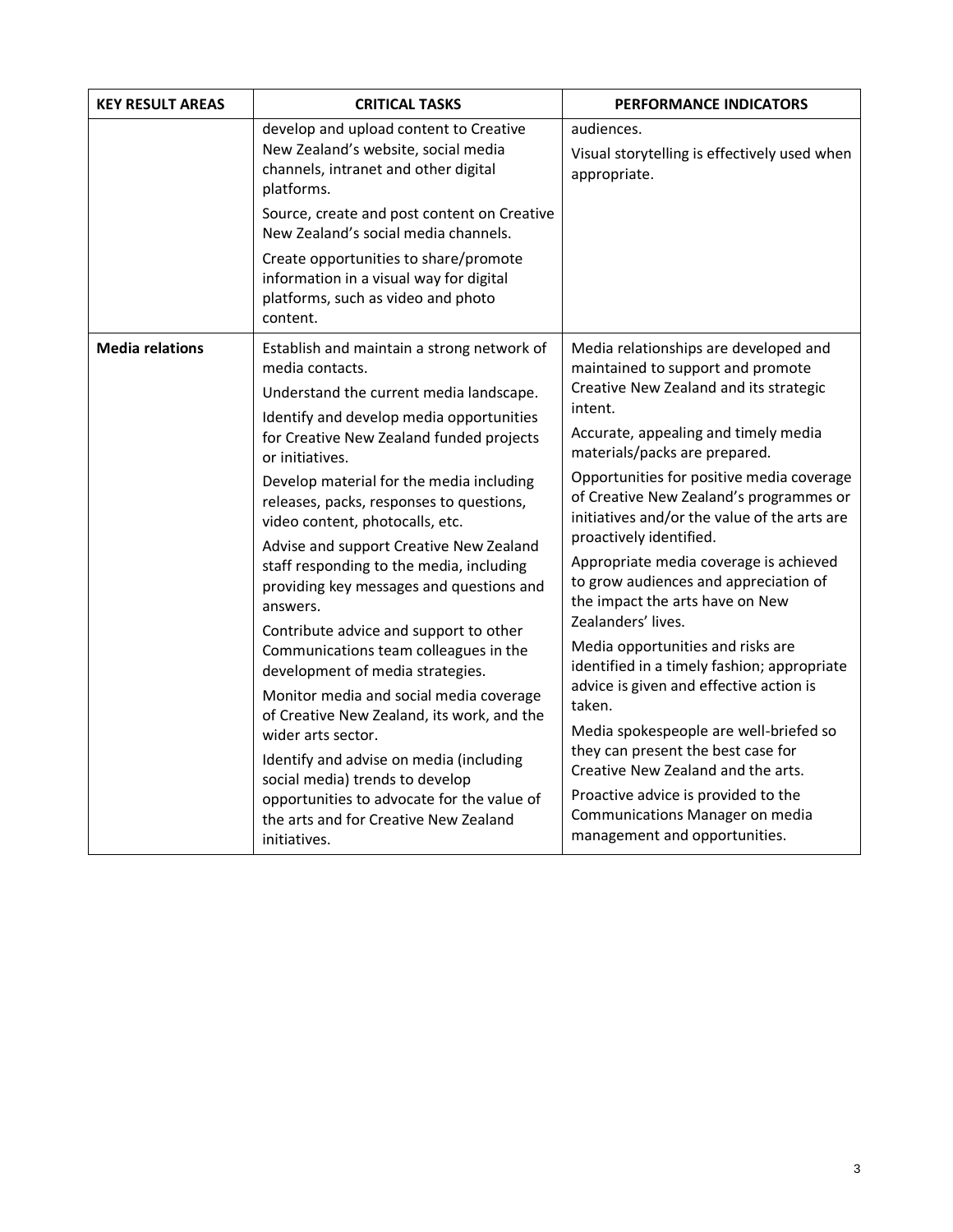| <b>KEY RESULT AREAS</b>                         | <b>CRITICAL TASKS</b>                                                                                                                                                             | PERFORMANCE INDICATORS                                                                                                                                                                                                                                                                                                                      |
|-------------------------------------------------|-----------------------------------------------------------------------------------------------------------------------------------------------------------------------------------|---------------------------------------------------------------------------------------------------------------------------------------------------------------------------------------------------------------------------------------------------------------------------------------------------------------------------------------------|
| Key events, projects<br>and special initiatives | Develop strategies and goals for key<br>Creative New Zealand events and manage<br>these events, as requested.                                                                     | Creative New Zealand events and<br>initiatives are successfully supported by<br>the Communications team.<br>Opportunities to leverage events in the<br>media/social media are identified and<br>taken.<br>All speeches, presentations and<br>communications collateral are to a high<br>standard.<br>Information provided is of the highest |
|                                                 | Develop and maintain communications<br>plans, communications toolkits, media<br>material and key messages for Creative<br>New Zealand events and initiatives.                     |                                                                                                                                                                                                                                                                                                                                             |
|                                                 | Prepare speeches, presentations, run<br>sheets, social media content, video content<br>and other collateral as required.                                                          |                                                                                                                                                                                                                                                                                                                                             |
|                                                 | Ensure key/appropriate stakeholders are<br>included in Creative New Zealand events.                                                                                               | standard and consistent with Creative<br>New Zealand's strategic intent.                                                                                                                                                                                                                                                                    |
|                                                 | Manage risks associated with events and<br>evaluate effectiveness.                                                                                                                | Project outcomes are delivered in a timely<br>and effective fashion.                                                                                                                                                                                                                                                                        |
|                                                 | Operate as communications lead, project<br>leader or participant on significant projects<br>across teams.                                                                         |                                                                                                                                                                                                                                                                                                                                             |
|                                                 | Contribute and/or lead new or special<br>initiatives that are in line with Creative New<br>Zealand's strategic direction.                                                         |                                                                                                                                                                                                                                                                                                                                             |
|                                                 | Support Communications team colleagues<br>in the delivery of events, as required.                                                                                                 |                                                                                                                                                                                                                                                                                                                                             |
| Relationship<br>management                      | Develop and maintain positive relationships<br>with Creative New Zealand senior<br>managers, Arts Council members and<br>fellow staff.                                            | Meaningful relationships are developed<br>and maintained to support and promote<br>Creative New Zealand and its strategic<br>intent.                                                                                                                                                                                                        |
|                                                 | Develop and maintain relationships with<br>key people in the arts sector as required.                                                                                             | Opportunities to generate positive<br>communications about Creative New                                                                                                                                                                                                                                                                     |
|                                                 | Develop and maintain positive relationships<br>with other arts policy and research<br>organisations aimed at improving the<br>contribution of the arts to life in New<br>Zealand. | Zealand and the arts through contacts<br>and networks are identified and actioned.                                                                                                                                                                                                                                                          |
|                                                 | Contribute to strategies, and provide<br>appropriate advice on developing and<br>maintaining positive stakeholder<br>perceptions.                                                 |                                                                                                                                                                                                                                                                                                                                             |
| <b>Issues management</b>                        | Identify issues that present communication<br>and reputational risks for Creative New<br>Zealand and develop strategies to mitigate                                               | Potential risks and issues are identified<br>and appropriate strategies put in place to<br>mitigate them.                                                                                                                                                                                                                                   |
|                                                 | these.<br>Take advice, and develop and implement<br>an appropriate course of action to address                                                                                    | Potential risks/issues are proactively<br>raised with the Communications<br>Manager.                                                                                                                                                                                                                                                        |
|                                                 | an issue.<br>Identify high-risk issues which need to be<br>referred to the Communications Manager.                                                                                | Senior managers are kept advised of<br>potential risks (no surprises) and the steps<br>being taken to mitigate them.                                                                                                                                                                                                                        |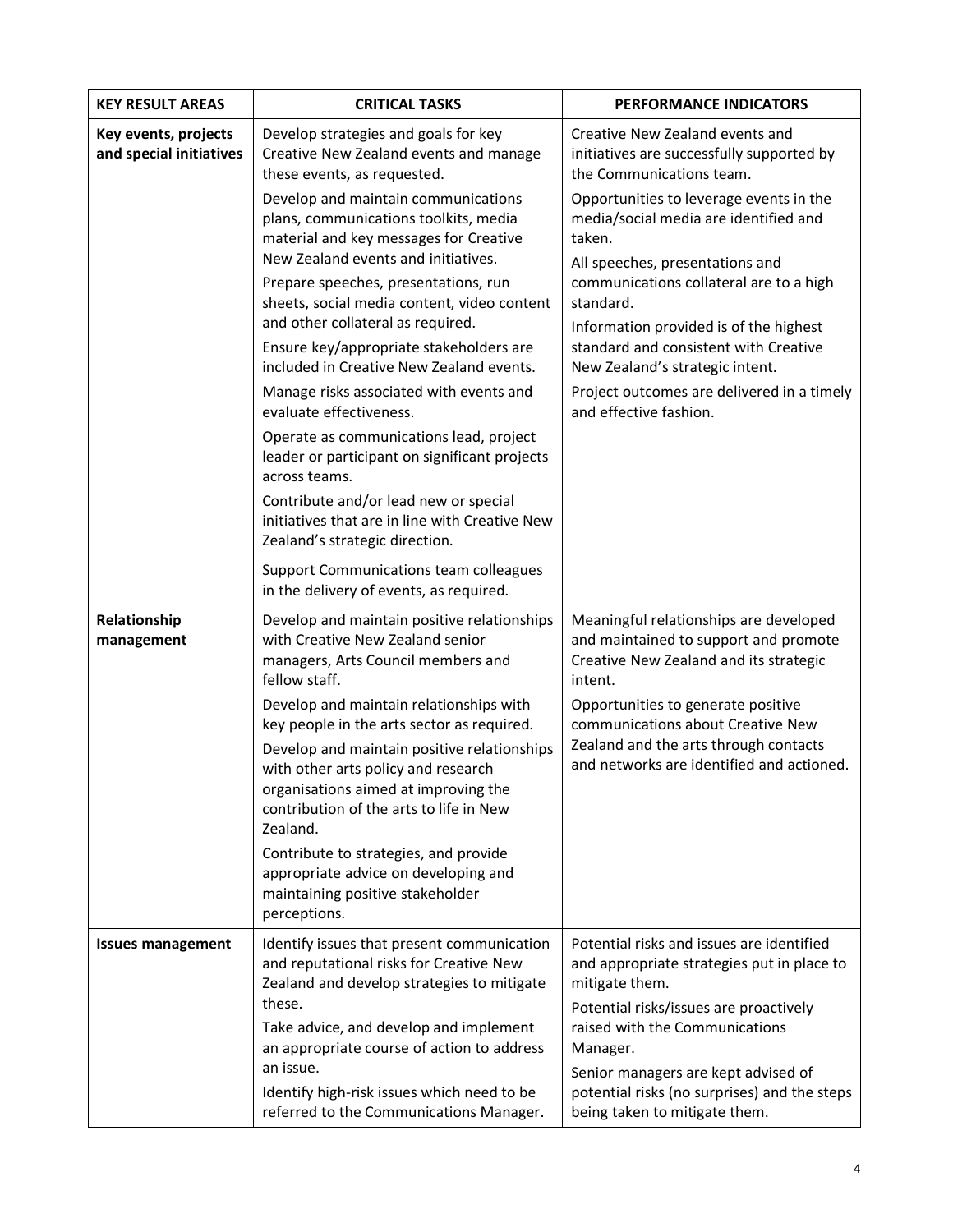| <b>KEY RESULT AREAS</b>                    | <b>CRITICAL TASKS</b>                                                                                                                                                                                                                                                                                                                                                                                                                                                                                                                                                                                                                                                                                                             | <b>PERFORMANCE INDICATORS</b>                                                                                                                                                                                                                                                                                                                                                                                                                                                                                                |
|--------------------------------------------|-----------------------------------------------------------------------------------------------------------------------------------------------------------------------------------------------------------------------------------------------------------------------------------------------------------------------------------------------------------------------------------------------------------------------------------------------------------------------------------------------------------------------------------------------------------------------------------------------------------------------------------------------------------------------------------------------------------------------------------|------------------------------------------------------------------------------------------------------------------------------------------------------------------------------------------------------------------------------------------------------------------------------------------------------------------------------------------------------------------------------------------------------------------------------------------------------------------------------------------------------------------------------|
|                                            |                                                                                                                                                                                                                                                                                                                                                                                                                                                                                                                                                                                                                                                                                                                                   | Senior staff and key stakeholders are<br>confident that issues have been well<br>managed.                                                                                                                                                                                                                                                                                                                                                                                                                                    |
| Leadership and team<br>contribution        | Act as the Communications Manager as<br>required (shared among senior members of<br>the team).<br>Support and mentor Communications team<br>colleagues, as required and agreed with the<br><b>Communications Manager.</b><br>Participate positively and actively in team<br>activities, meetings, planning activities and<br>general team development.<br>Continually identify improvements to team<br>services, processes and operations.<br>Be open to feedback from colleagues.<br>Contribute to cross-team projects as<br>required.                                                                                                                                                                                           | Communications team is well managed<br>and supported and delivers on<br>requirements in the Communications<br>Manager's absence.<br>Easily steps up to be the communication<br>lead to provide support and advice to<br>senior managers and members of the<br>Communications team, as required.<br>Demonstrates a positive and proactive<br>approach to team development.<br>Actively supports and encourages<br>cooperative ways of working and<br>knowledge sharing within the team and<br>across Creative New Zealand.    |
| <b>Māori and Pacific</b><br>responsiveness | Contribute to the development of Creative<br>New Zealand's responsiveness to Māori and<br>Pasifika.<br>Develop or build understanding and skills to<br>work effectively with Māori and Pasifika.<br>Ensure appropriate consultation occurs<br>with staff in the Māori Strategy &<br>Partnerships team, Pacific Arts team, and<br>and other teams/networks.<br>Identify opportunities to work with Māori<br>and Pasifika to achieve Creative New<br>Zealand's strategic goals - including those<br>of our Te Hā o ngā Toi-Māori Arts<br>Strategy, the Pacific Arts Strategy and Te<br>Kaupapa o Toi Aotearoa.<br>Incorporate and support the use of Te Reo<br>Māori where appropriate, in internal and<br>external communications. | Seek to understand and apply appropriate<br>ways of consulting with and working with<br>Māori and Pacific communities.<br>Demonstrate understanding of and<br>empathy for kaupapa and tikanga Māori<br>whenever appropriate.<br>Use and understand basic greetings in te<br>reo Māori and Pacific languages as<br>appropriate.<br>Demonstrate understanding and<br>knowledge of working in a multicultural<br>environment.<br>Te Reo Māori is used correctly and<br>appropriately in Creative New Zealand<br>communications. |

## **KEY RELATIONSHIPS**

- Communications Manager and Communications team
- Senior Manager, Strategy & Engagement and wider Strategy & Engagement group
- Chief Executive and Senior Leadership Team
- Creative New Zealand managers, project leads and key staff
- Media
- Artists and arts organisations